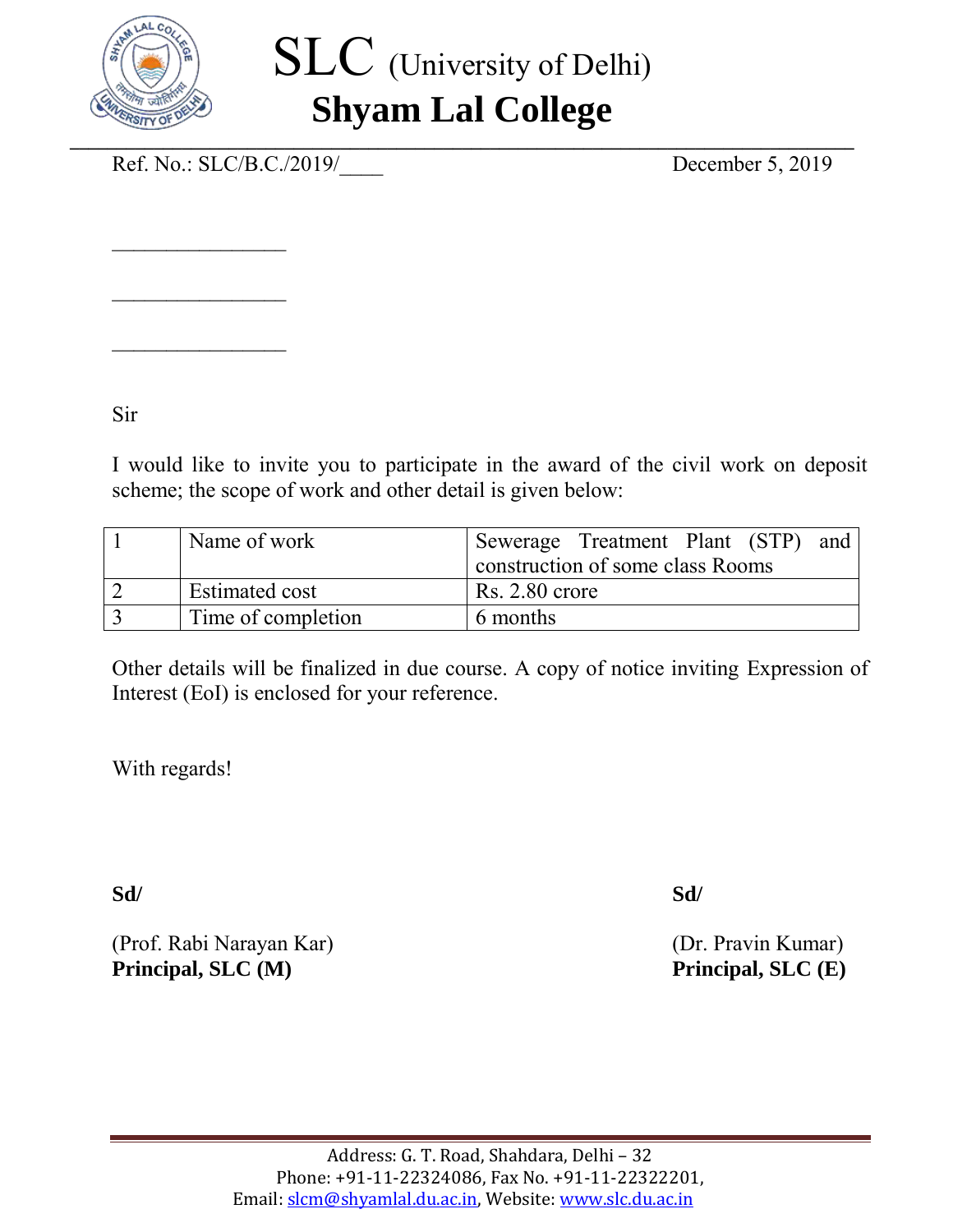

Ref. No.: SLC/B.C./2019/ December 5, 2019

## **NOTICE INVITING EXPRESSION OF INTEREST (EoI) FOR CIVIL WORK**

Expression of Interest (EoI) is invited from Government agencies/PSUs for construction of sewerage treatment plant (STP) and some class Rooms on the second floor work under deposit scheme at Shyam Lal College (University of Delhi), G.T.Road, Shahdara, Delhi – 110032. The brief details of the requirement of work may be downloaded from website [\(http://slc.du.ac.in\)](http://slc.du.ac.in/). Interested Government agencies/PSUs (only) are requested to submit the said EoI with technical and financial bids in sealed cover to the "Administrative Officer" in the College office on or before 14.12.2019 at 2.00 p.m. All the received EoIs and Technical bids will be opened before the Committee constituted for this purpose which includes bidders or their representatives, on 18.12.2019 at 2.00 p.m. The financial bids will be opened by before the Building Committee and tender will be finalized thereon, date & time to conduct the Building Committee meeting will be informed in due course.

The Shyam Lal College reserves the right to reject/cancel all the proposals without assigning any reason.